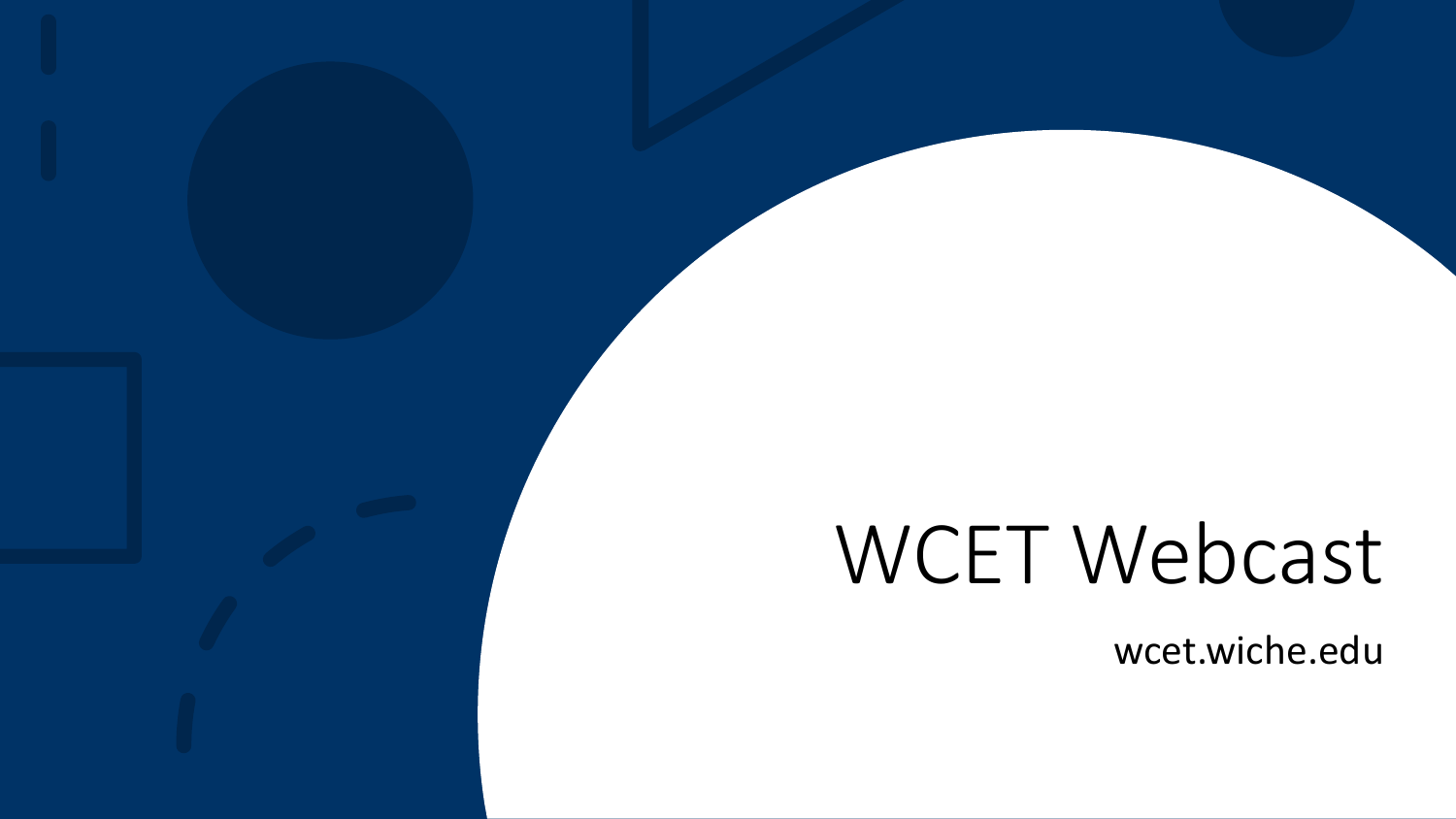

# Welcome to today's #WCETWebcast

### *January 21*

*The webcast will begin shortly.*

*There is no audio being broadcast at this time.*

*An archive of this webcast will be available on the WCET website next week.*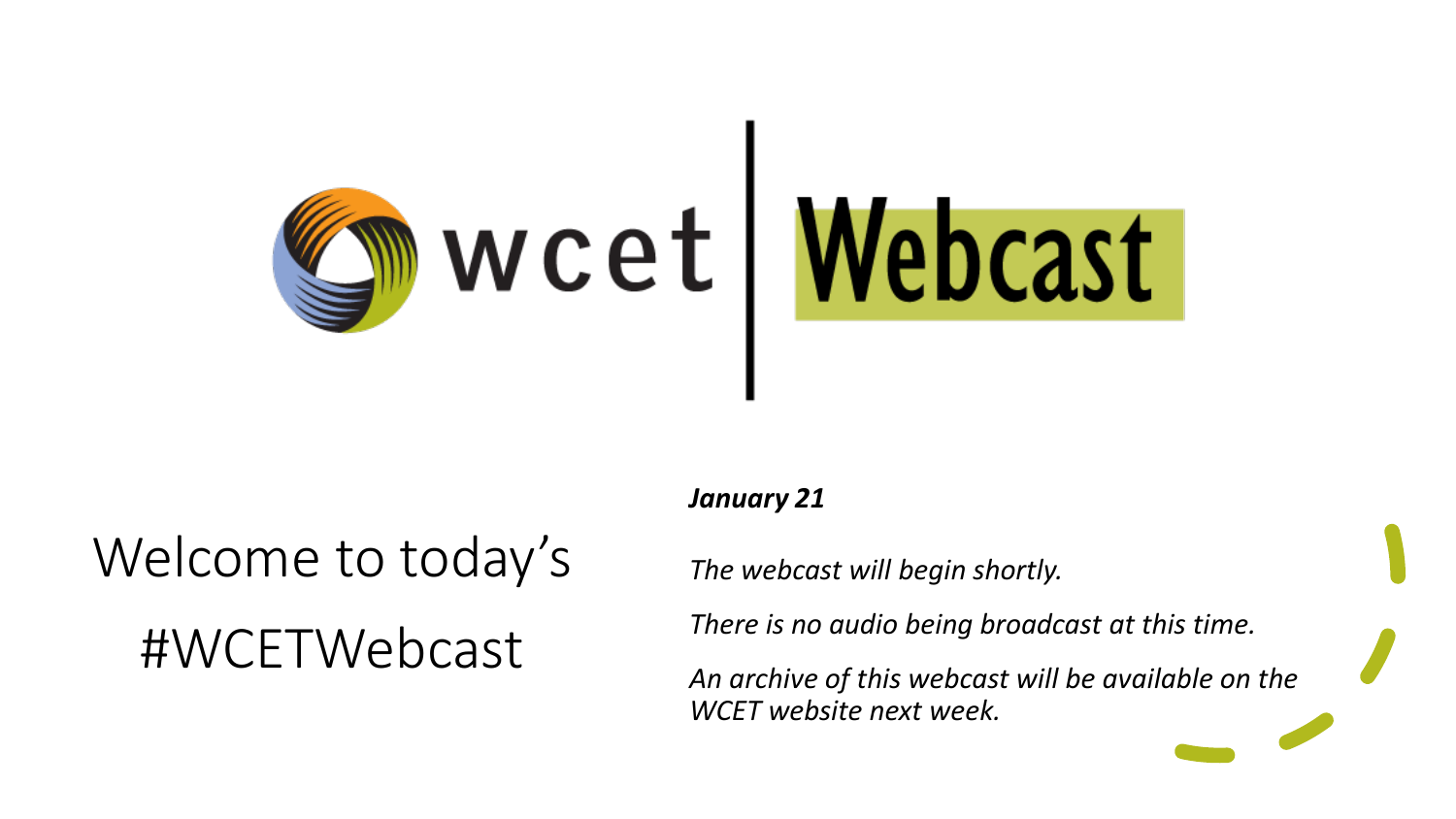The 60 Year Degree: Learning without Boundaries

January 21, 2021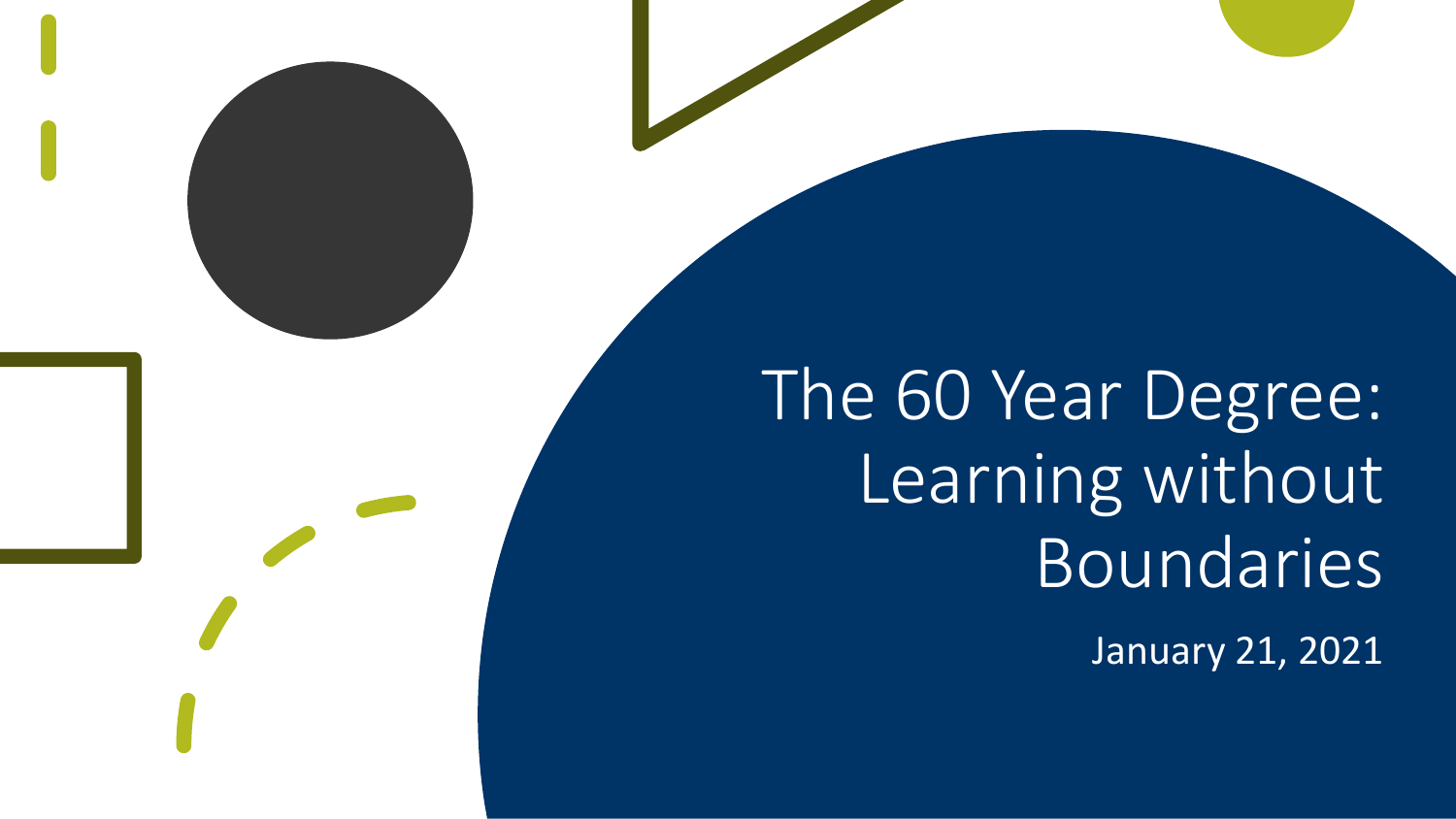# Welcome!

*Use the question box for questions and information exchange.*

*Slides and resources available will be emailed to attendees next week.*

*Slides can be downloaded via the link in chat.*

*Follow the Twitter feed: #WCETWebcast.* 



Megan Raymond Senior Director, Programs & Membership **WCET** [mraymond@wiche.edu](mailto:mraymond@wiche.edu) @meraymond

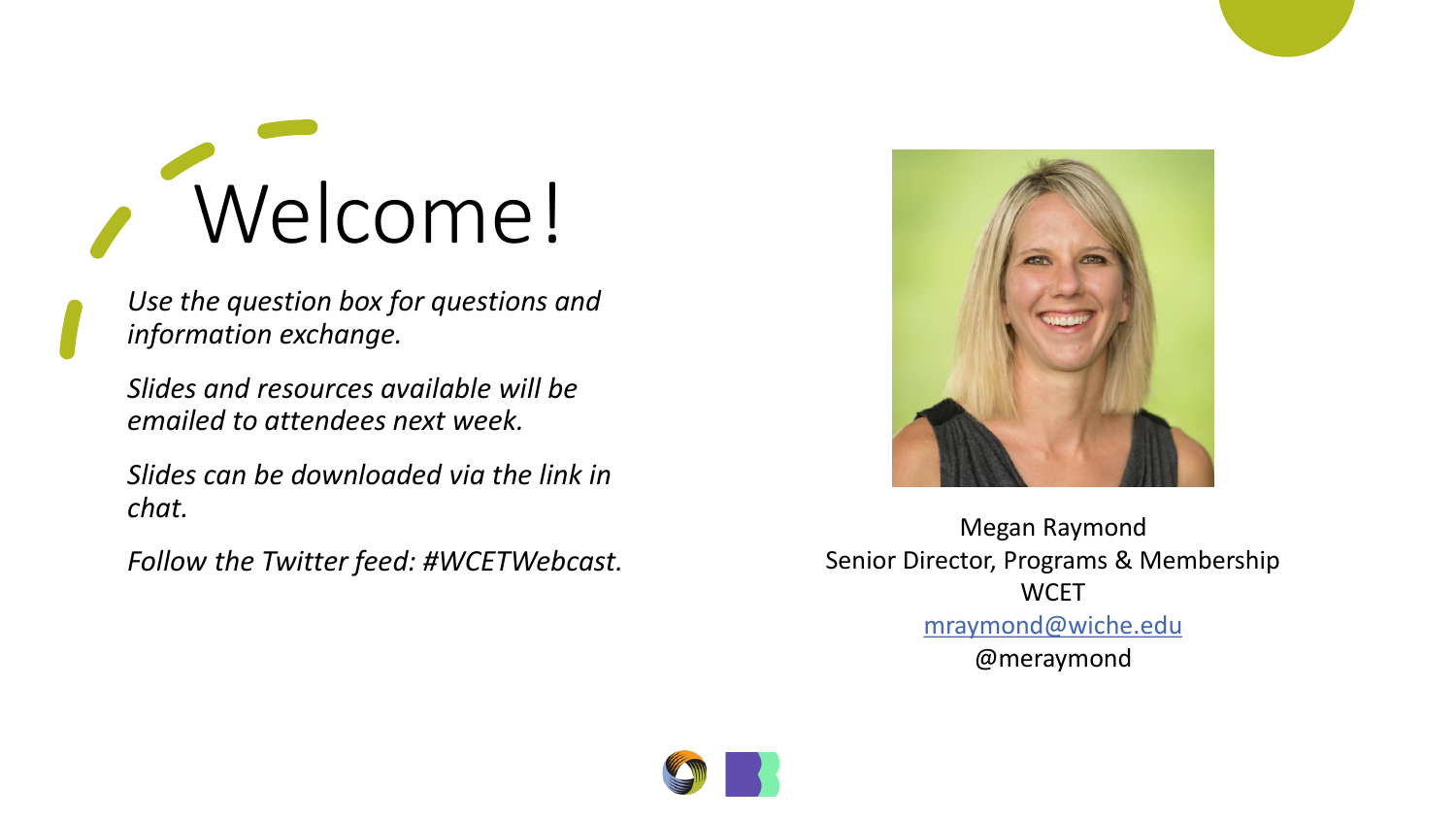# Hosted in partnership with:



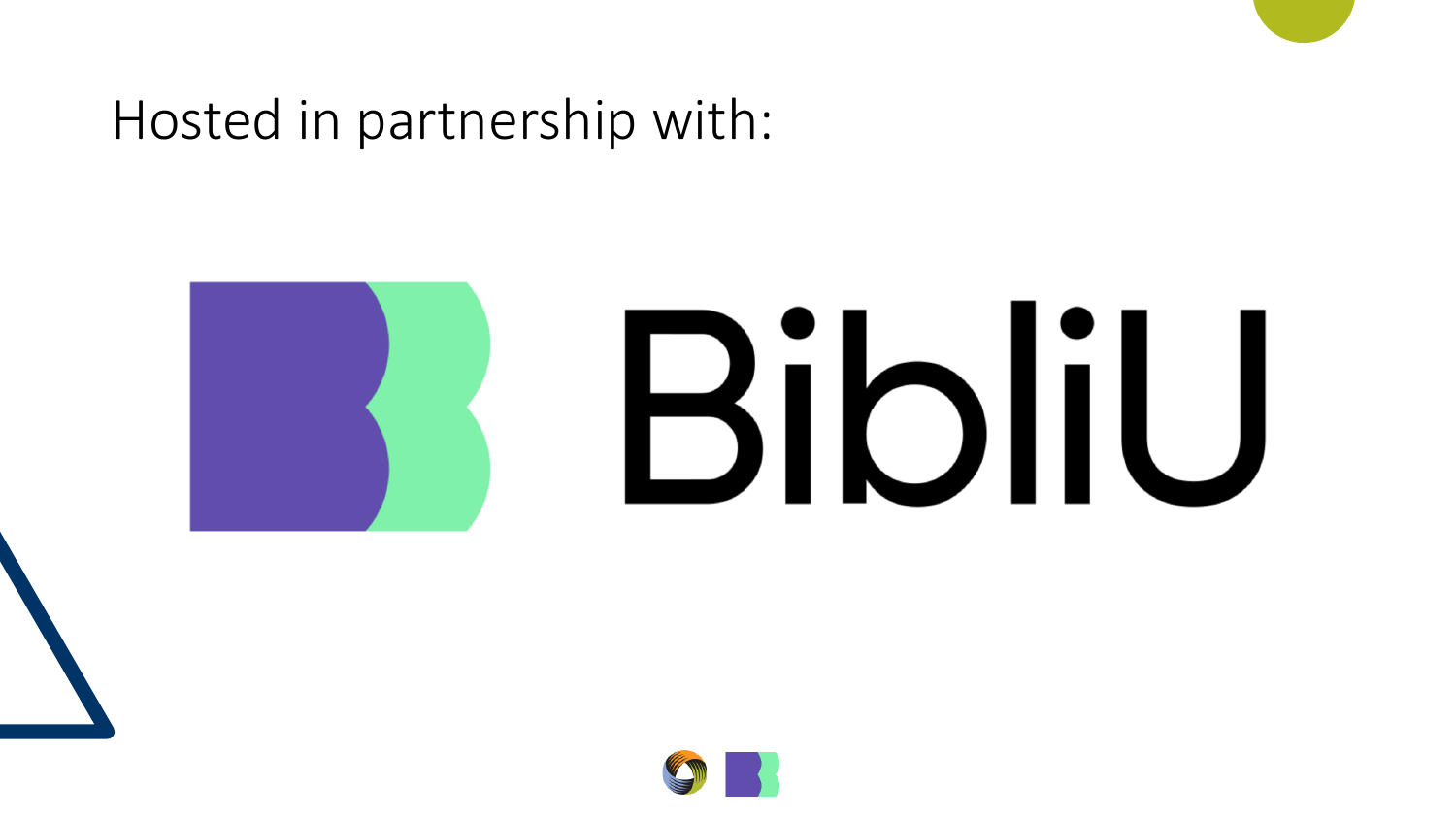# Live Captioning Provided by Our Sponsor

# VVITAC<sup>T</sup><br>ACCESSIBILITY FOR LIFE TΜ

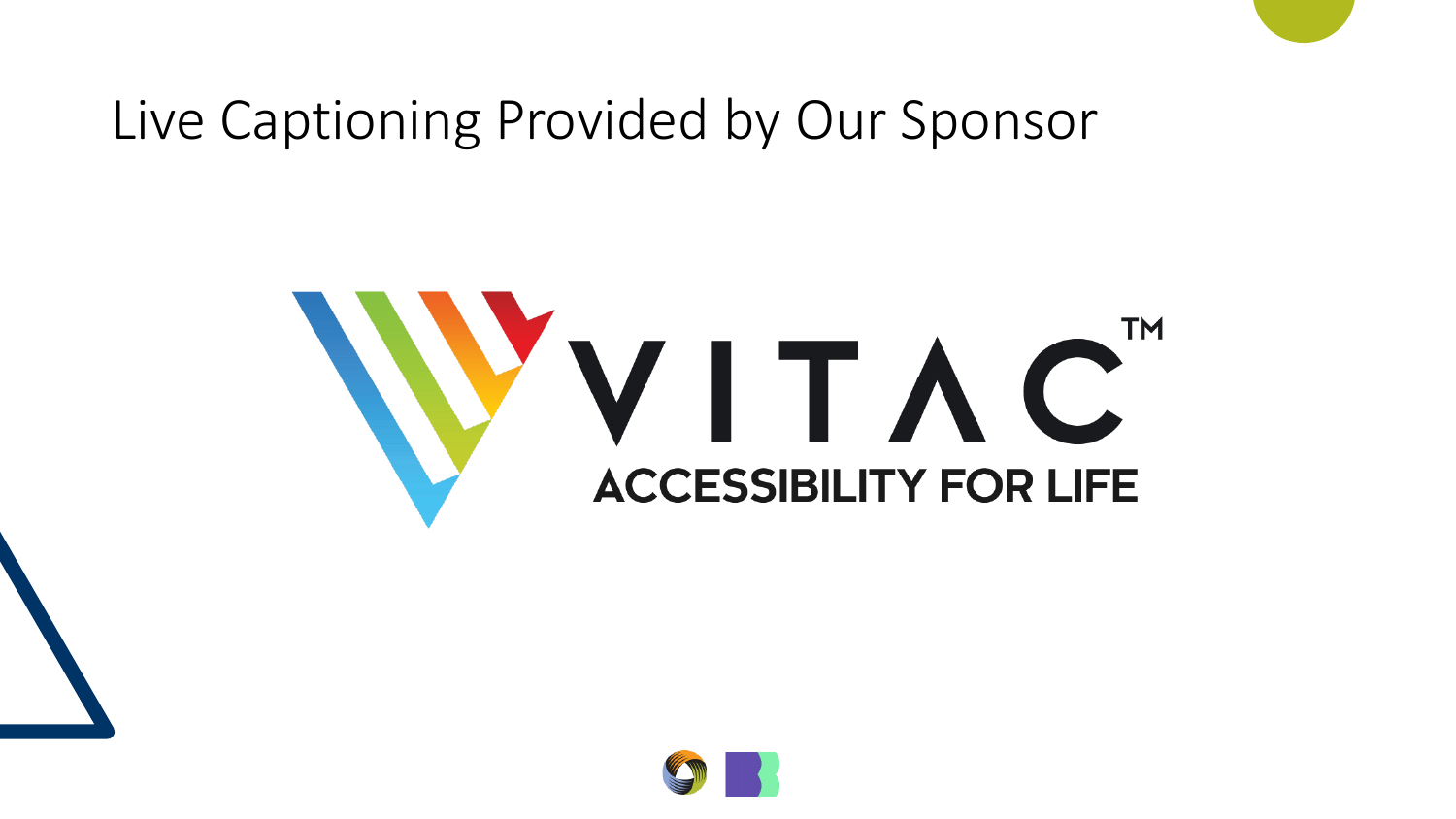# Questions from the Audience



*If you have a question during the presentation, please add it to the question box.* 

*We will monitor the question box and have time for Q&A at the end of the webcast.*

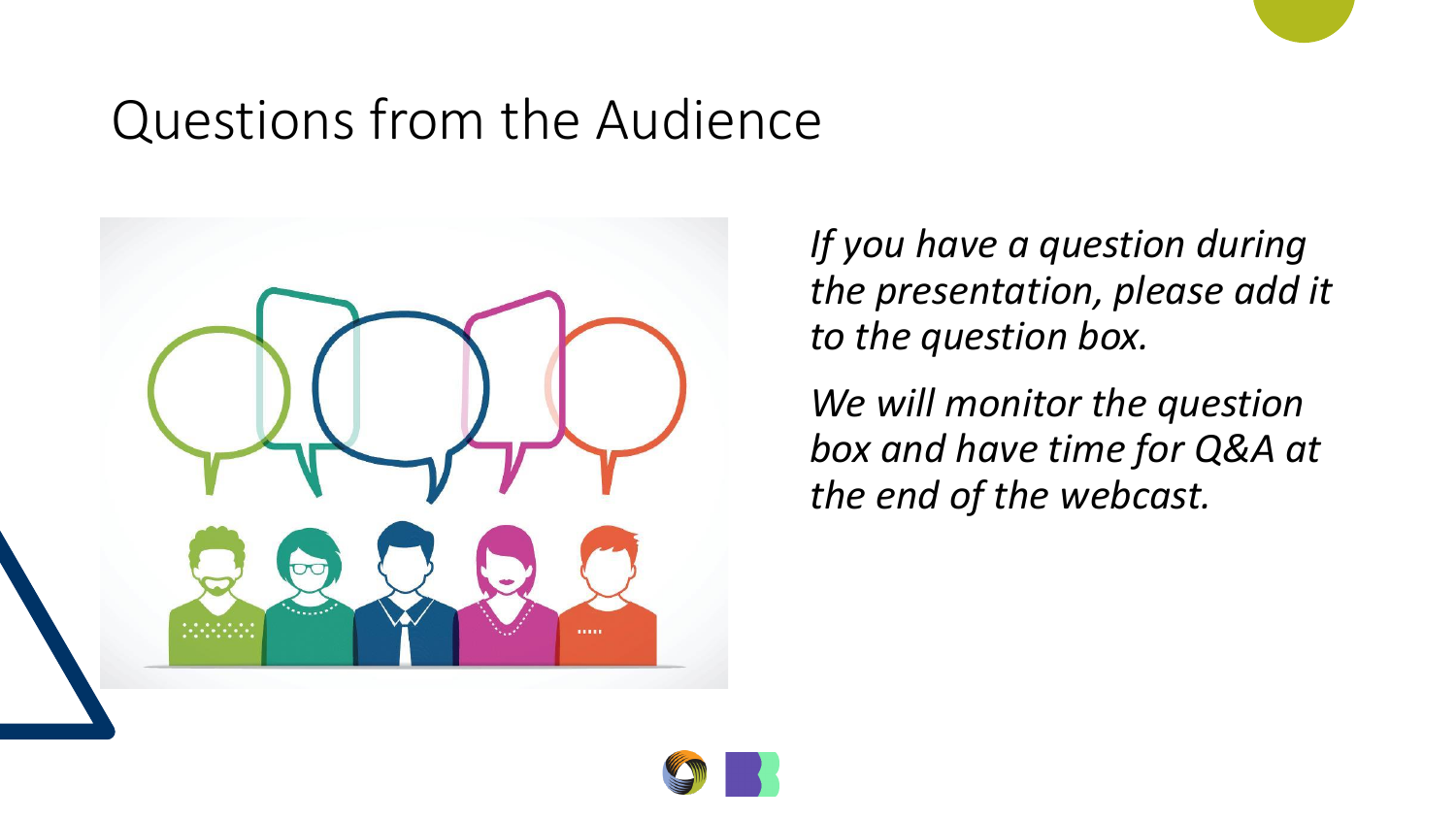# Moderator

### **Dale Johnson**

Director of Digital Innovations

Arizona State University



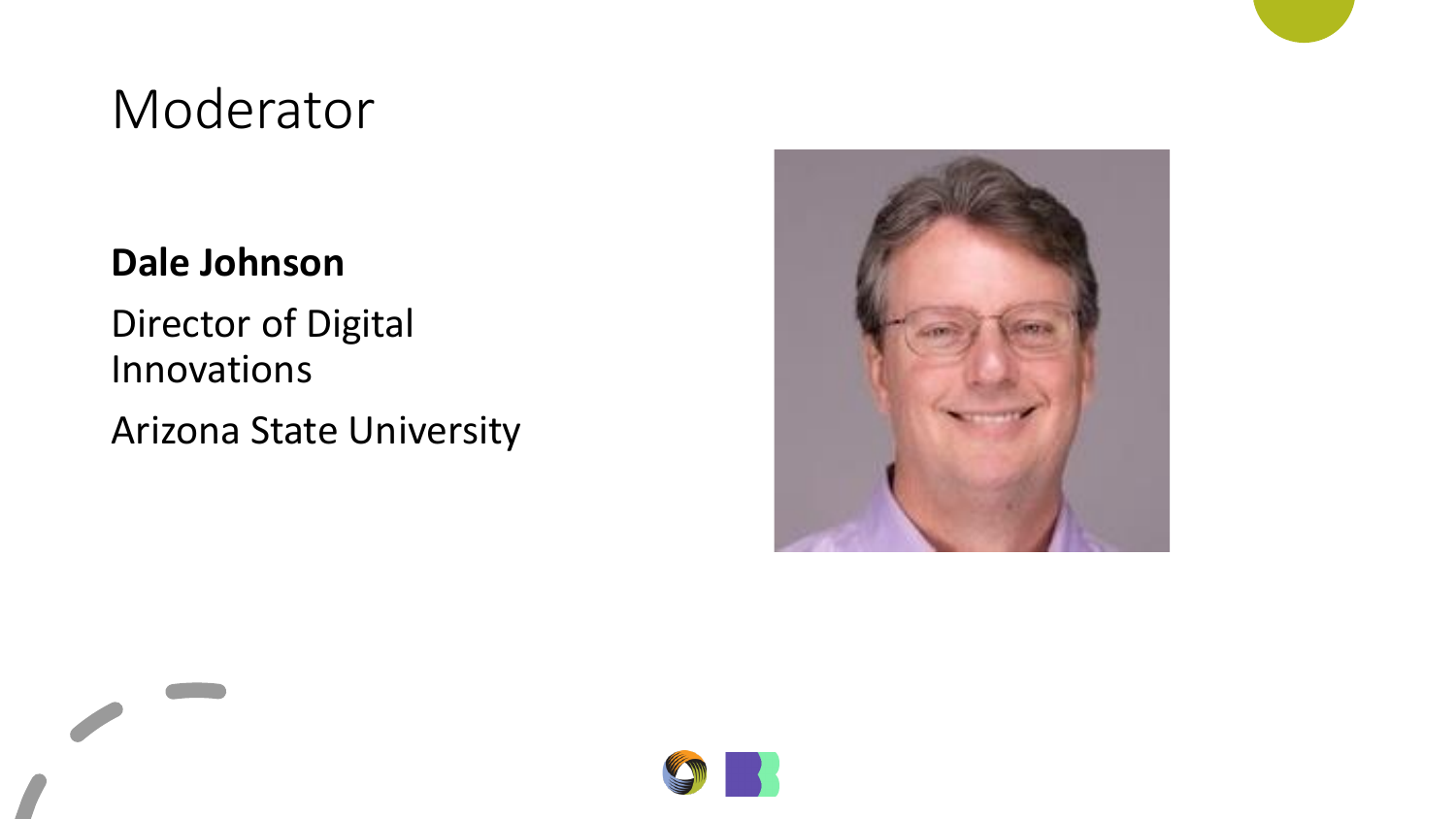# Speakers



**Paul Marca** Principal Parallax Global Advisors



**Dave Sherwood** Co-Founder and CEO BibliU



**Michelle Weise** Author Senior Advisor Imaginable Futures

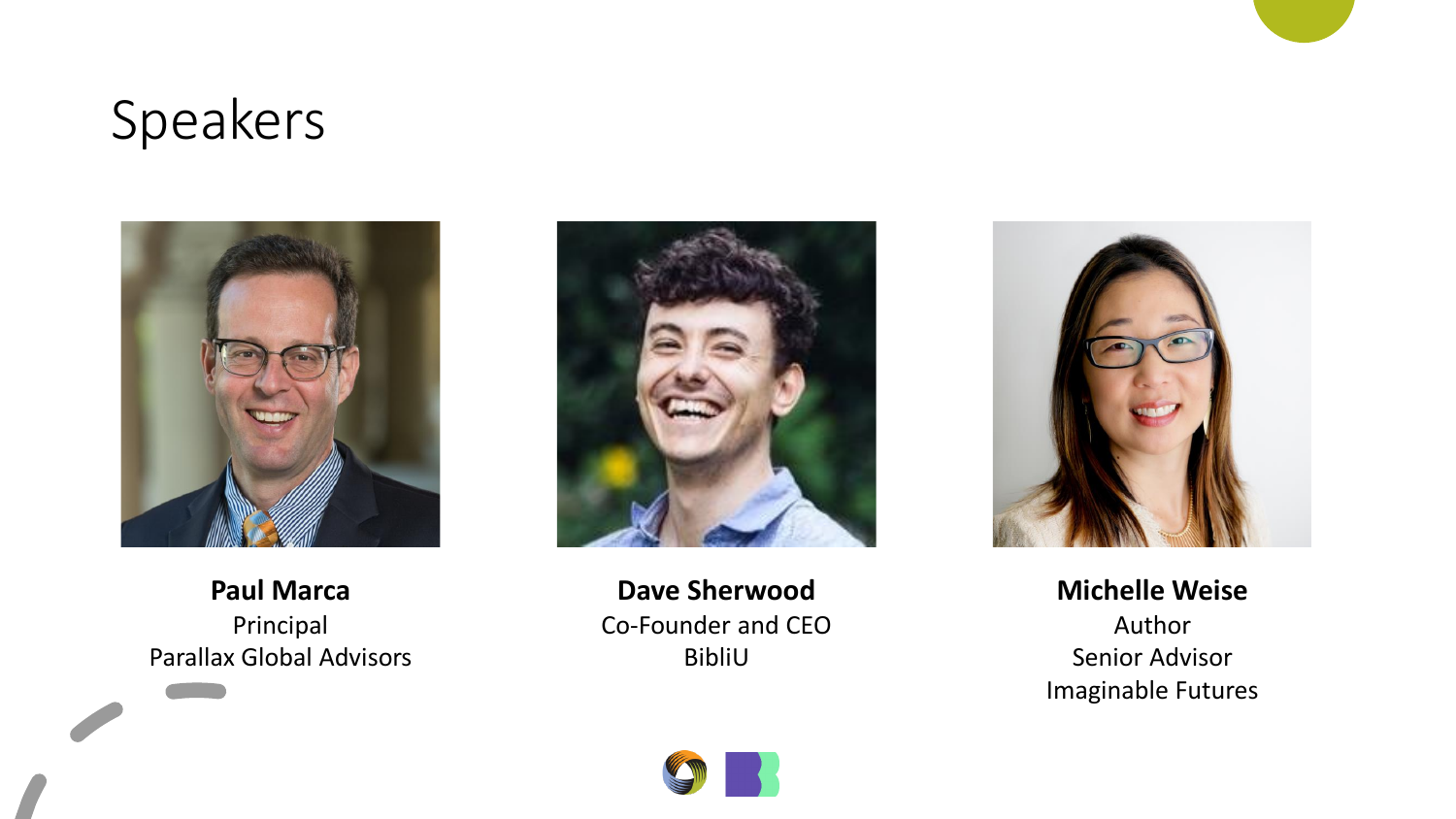# Today's Objectives

### Inspire Offer Insight Imagine **Opportunities**

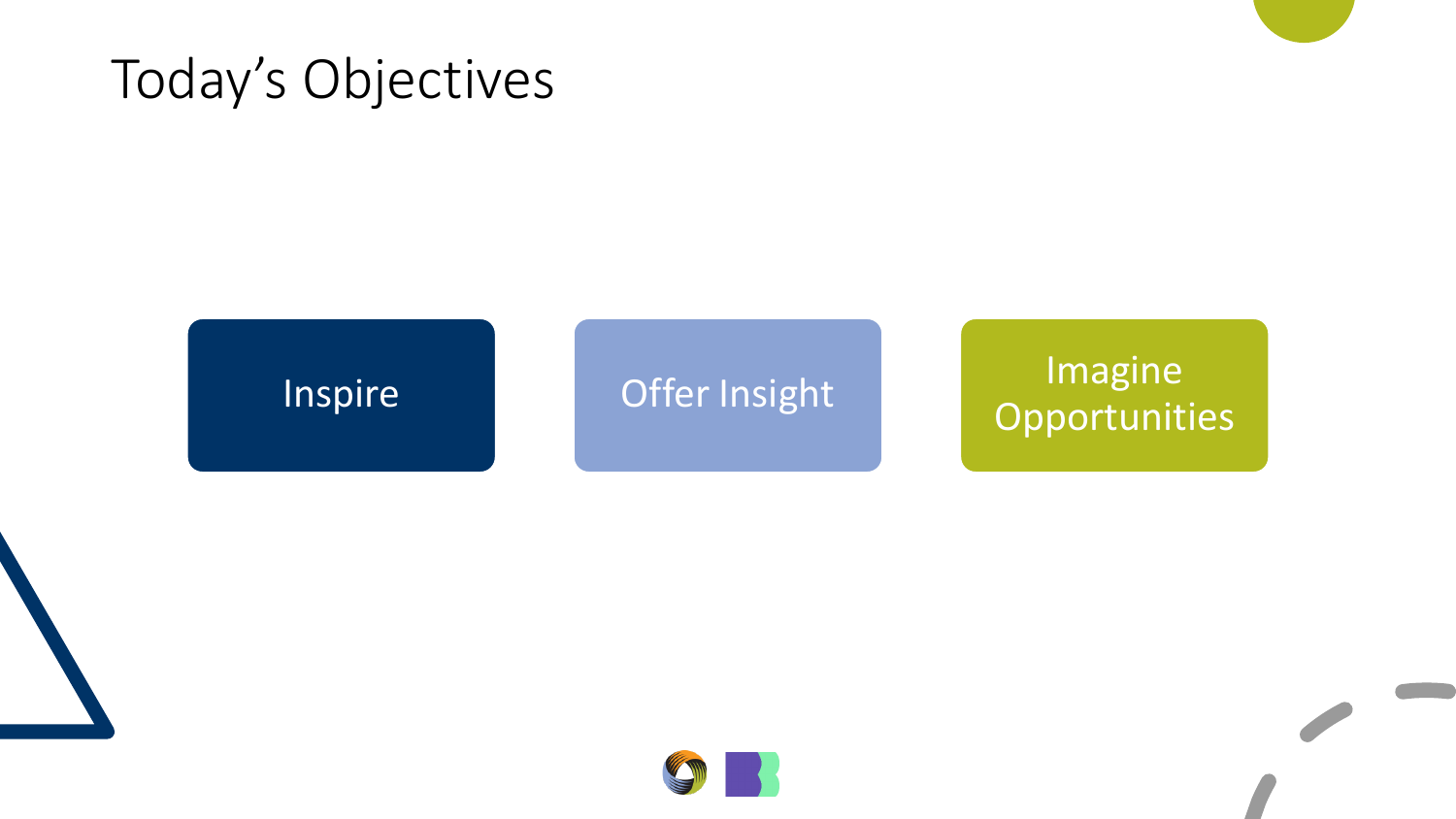# Questions from the Audience

11111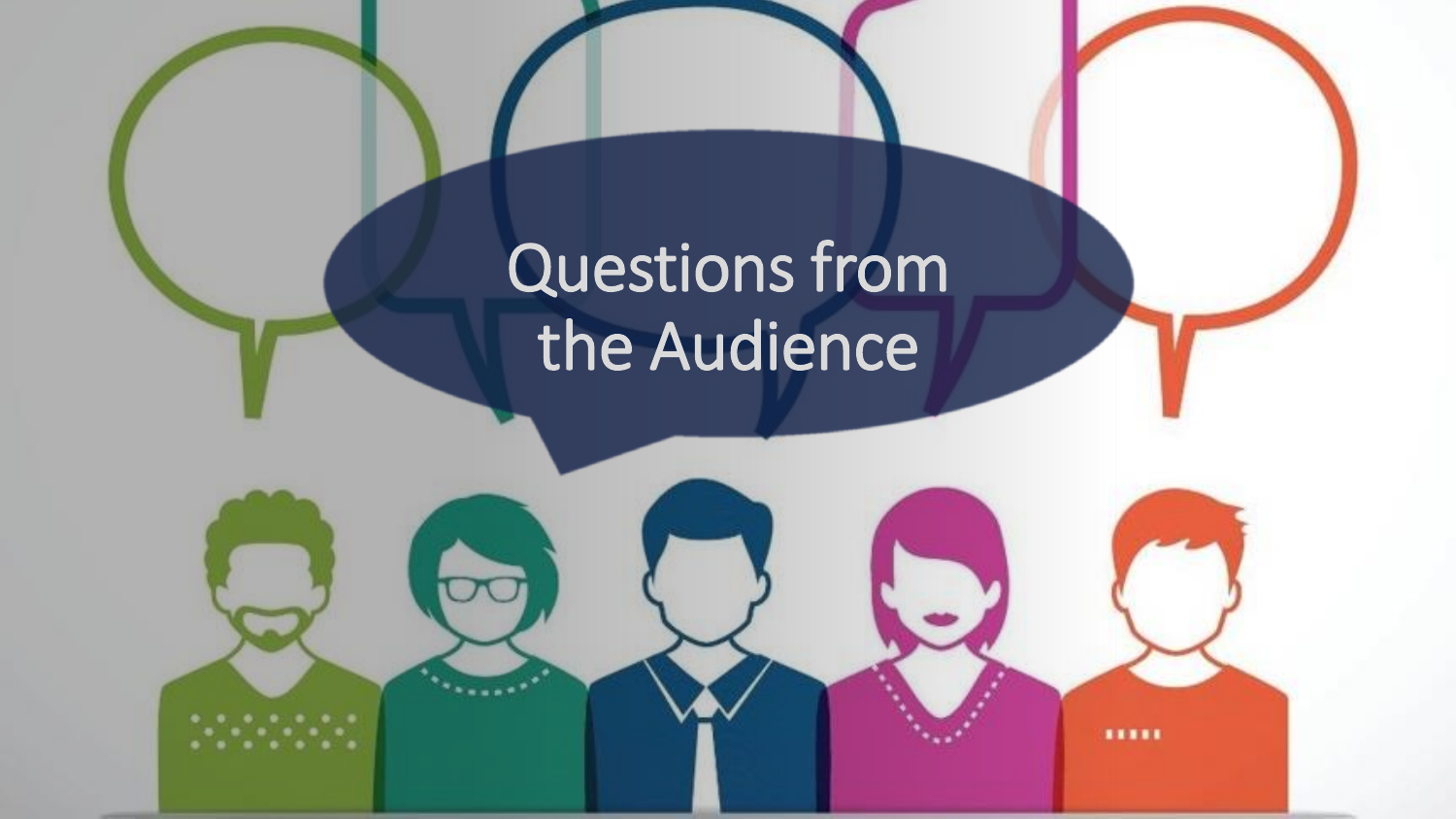# **Contact** Information





Dale Johnson @[DalePJohnson](https://twitter.com/dalepjohnson)

Paul Marca [pmarca134@gmail.com](mailto:pmarca134@gmail.com)





Dave Sherwood @[davejlsherwood](https://twitter.com/davejlsherwood)



Michelle Weise @[rwmichelle](https://twitter.com/rwmichelle)

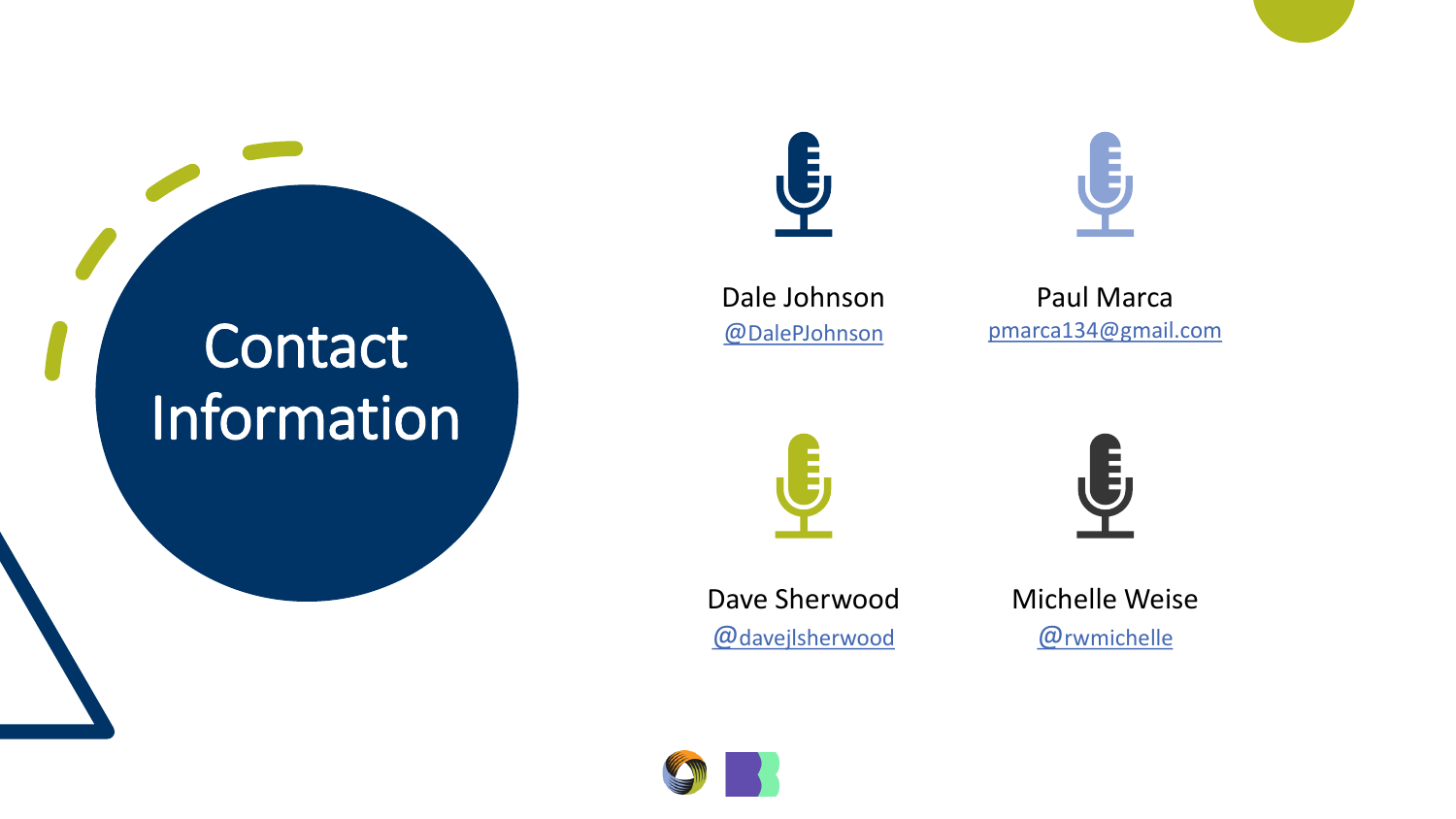### Learn more and stay connected:

Visit [wcet.wiche.edu](https://wcet.wiche.edu/) to explore our Focus Areas, Initiatives, Events, Membership, and Sponsorship.

Learn more about the benefits of joining our community: [wcet.wiche.edu/join-wcet](https://wcet.wiche.edu/join-wcet)



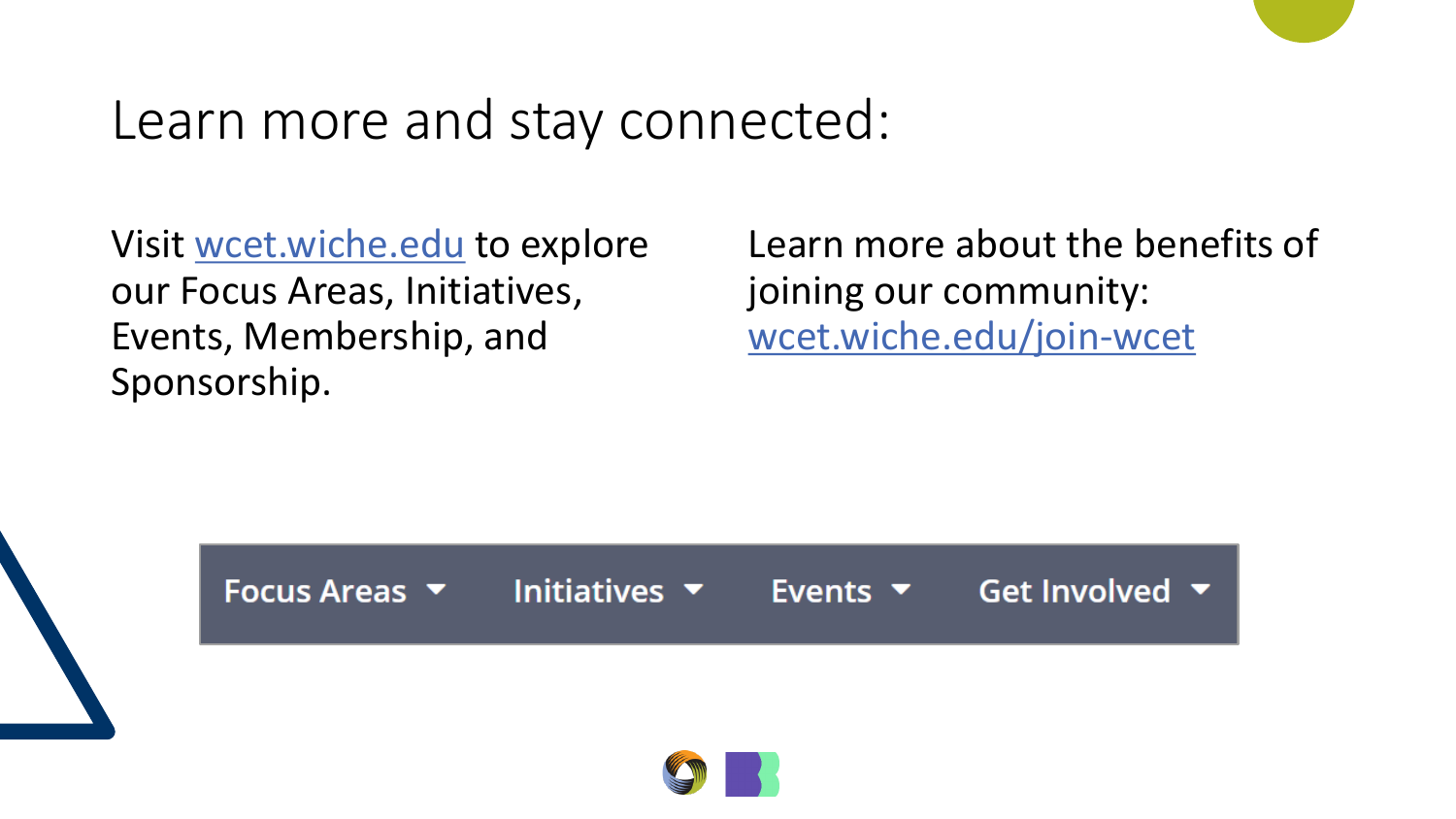# Additional Information and Resources

The webcast recording and additional resources will be available next week: [wcet.wiche.edu/events/webcasts](https://wcet.wiche.edu/events/webcasts).



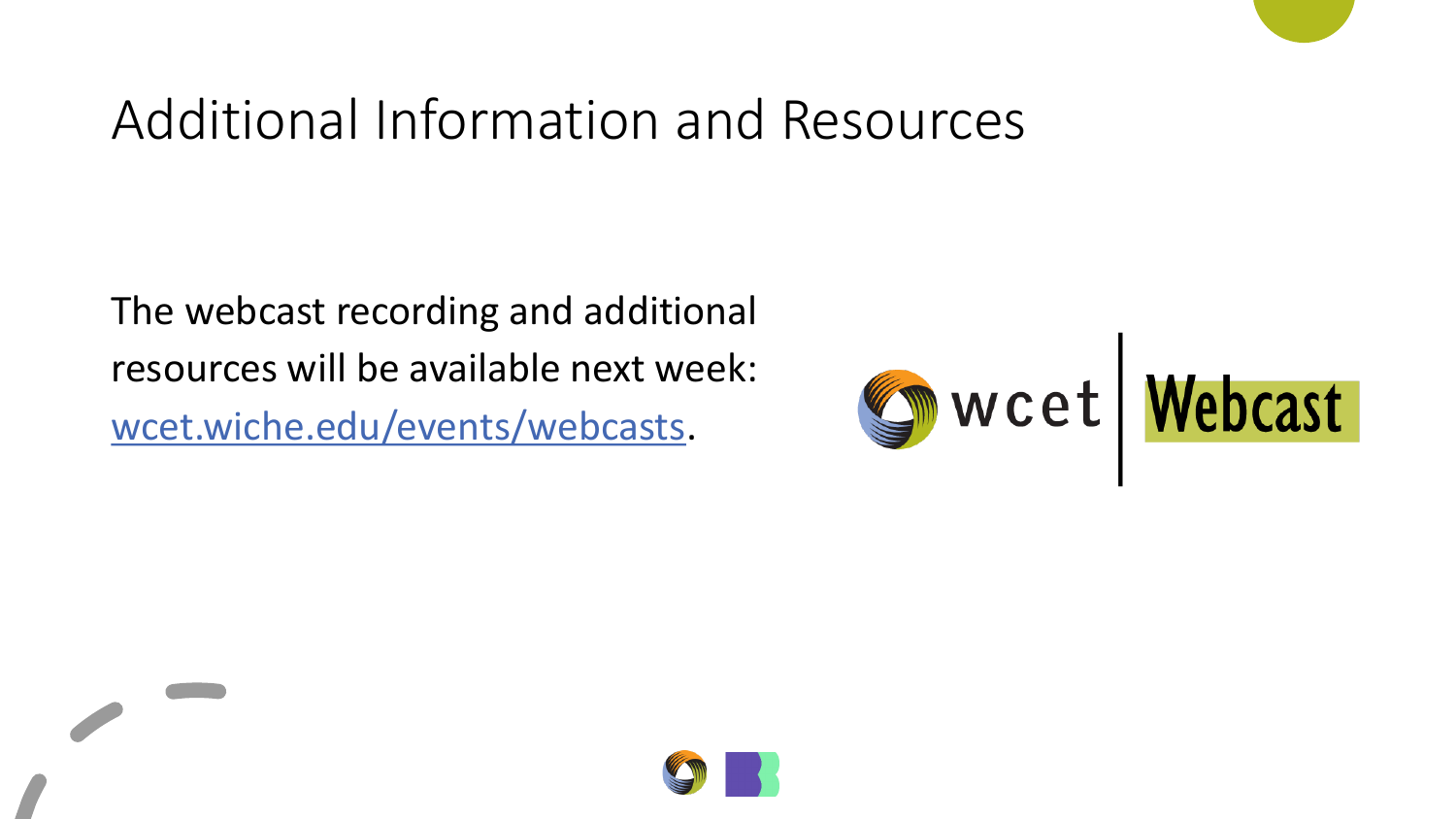# Join us again next month!

### Learning from the Pandemic to Improve Digital Learning Outcomes

### FEBRUARY 18 | 11 AM MST

Speakers:



**Michael Horn** Author and **Senior Strategist Guild Education** 



**Michelle Levine** District Director, **Faculty Development Broward College** 



**Chantae Recasner** Dean for Academic Success Northeast Lakeview College



in partnership with

GUILD

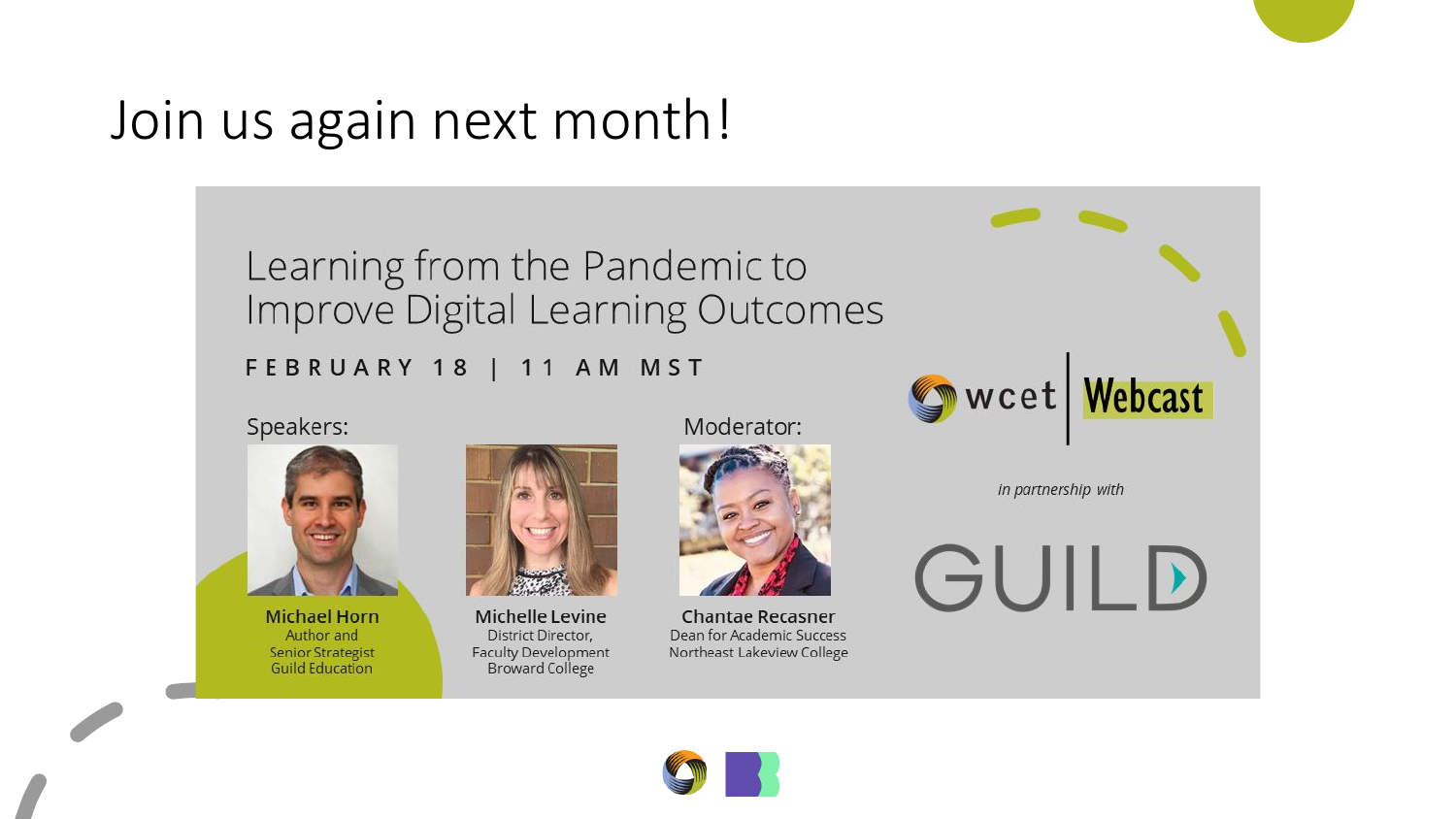

# Colorado State University

Cooley, LLP

Michigan State University

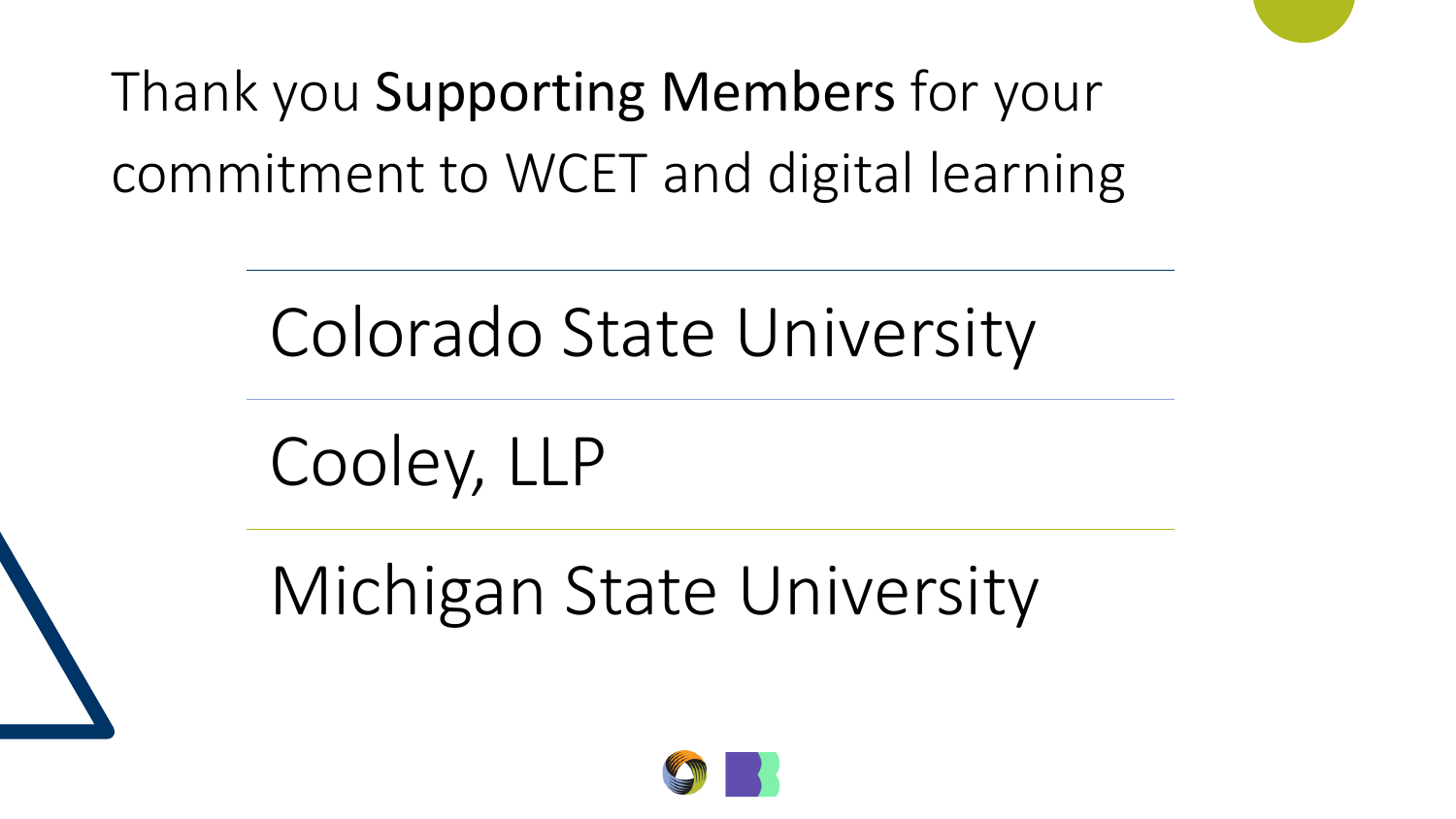

Thank you WCET Annual Sponsors

Learn more: wcet.wiche.edu/get[involved/sponsorship/sponsors](https://wcet.wiche.edu/get-involved/sponsorship/sponsors)